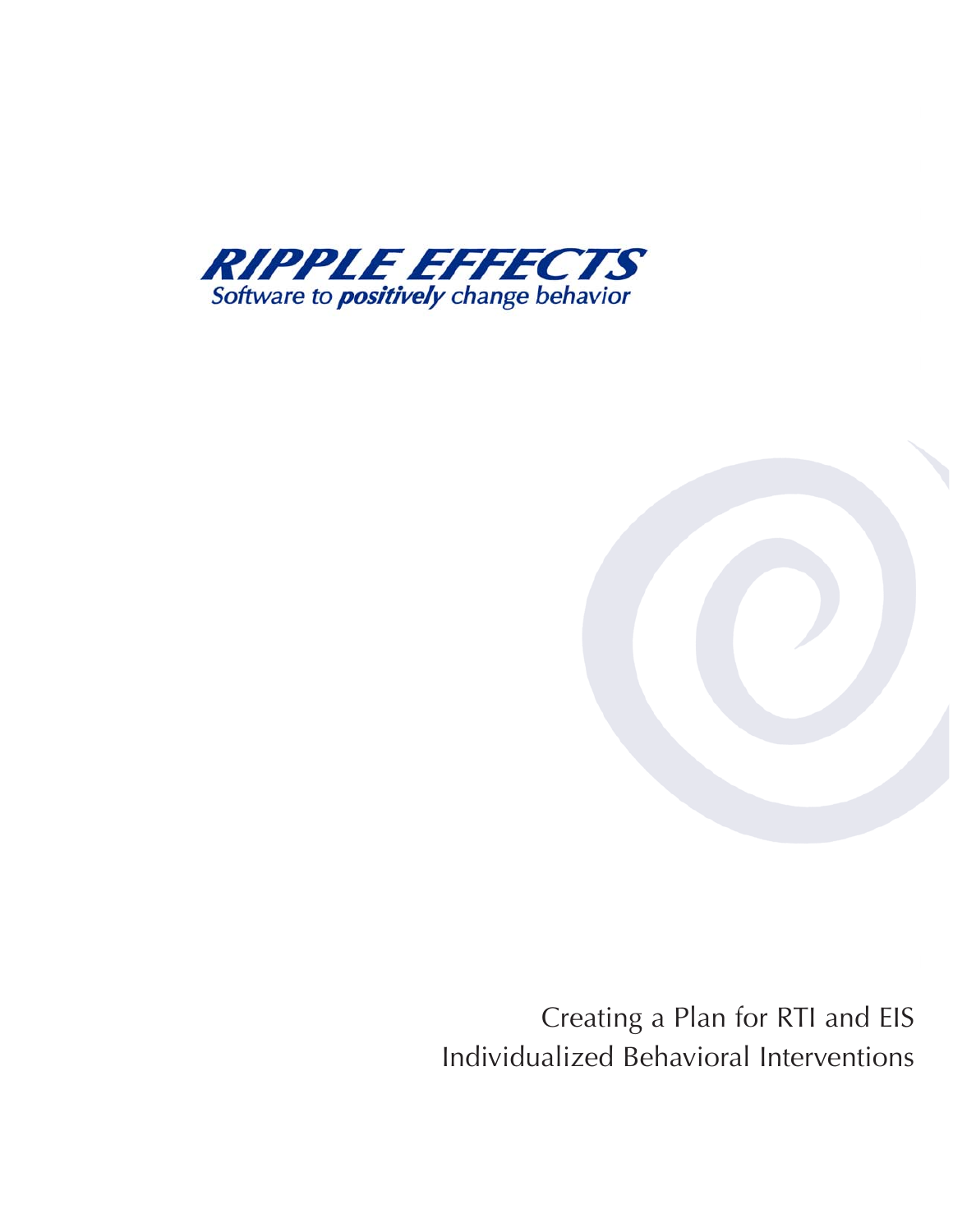## *Acknowledgements*

Response to Intervention (RTI) is a rapidly growing approach to addressing behavior problems *before* they prohibit school success. Much of what Ripple Effects has learned about what works for RTI and how we support Individual Education Plans (IEPs) has come from our clients. We are especially grateful to Nancy Franklin of Los Angeles Unified School District and Linda Bruene-Butler, Behavioral Research and Training Institute, University of Medicine and Dentistry of New Jersey, University Behavioral Health, for their insights into how to integrate Ripple Effects as an effective, value-added component to behavioral intervention plans. We are grateful to Stephanie Pelcher, and the SBIT/STARS Program at Syracruse (NY) School District, for their generosity in sharing their program materials with us through the National Center for RTI, and to the National Center for its leadership in moving the field forward.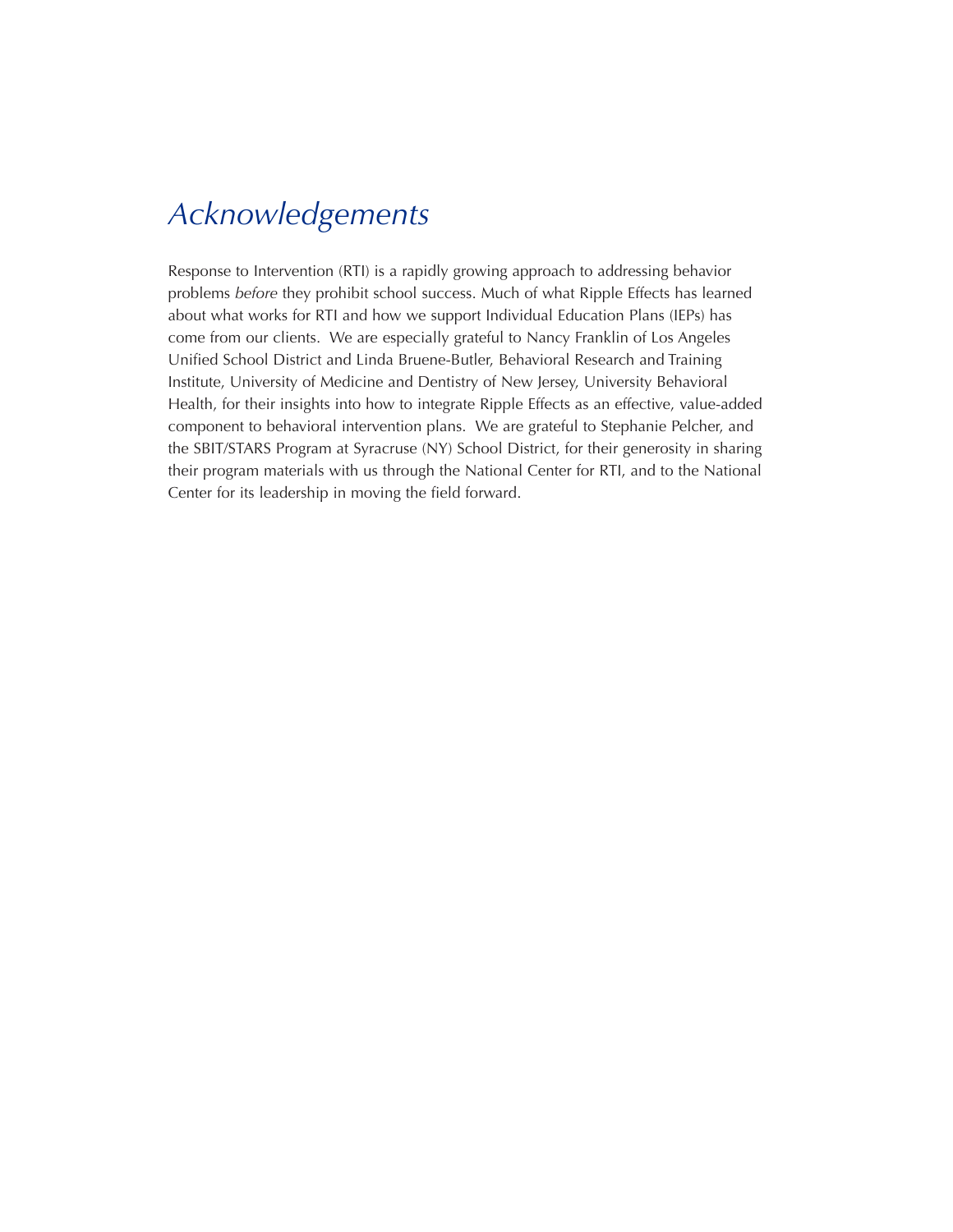# *Table of Contents*

| RTI - A formidable mandate                           | 1  |
|------------------------------------------------------|----|
| Start with strengths, interests and likes            | 2  |
| Identify factors that are barriers to school success | 3  |
| Focus on 1-3 key concerns                            | 4  |
| Translate problem statement into goals               | 5  |
| Identify key positive reinforcers                    | 5  |
| Build an individualized lesson plan                  | 6  |
| Sample individualized behavior training lesson plan  | 7  |
| Check implementation logistics                       | 8  |
| Empower students and their parents                   | 9  |
| Measure success 1 - Did they do it?                  | 10 |
| Measure success 2 - Did it work?                     | 11 |
| Measure success 3 - Did it matter?                   | 12 |
| CEIS data collection                                 | 13 |
| Know your resources and use them                     | 14 |
|                                                      |    |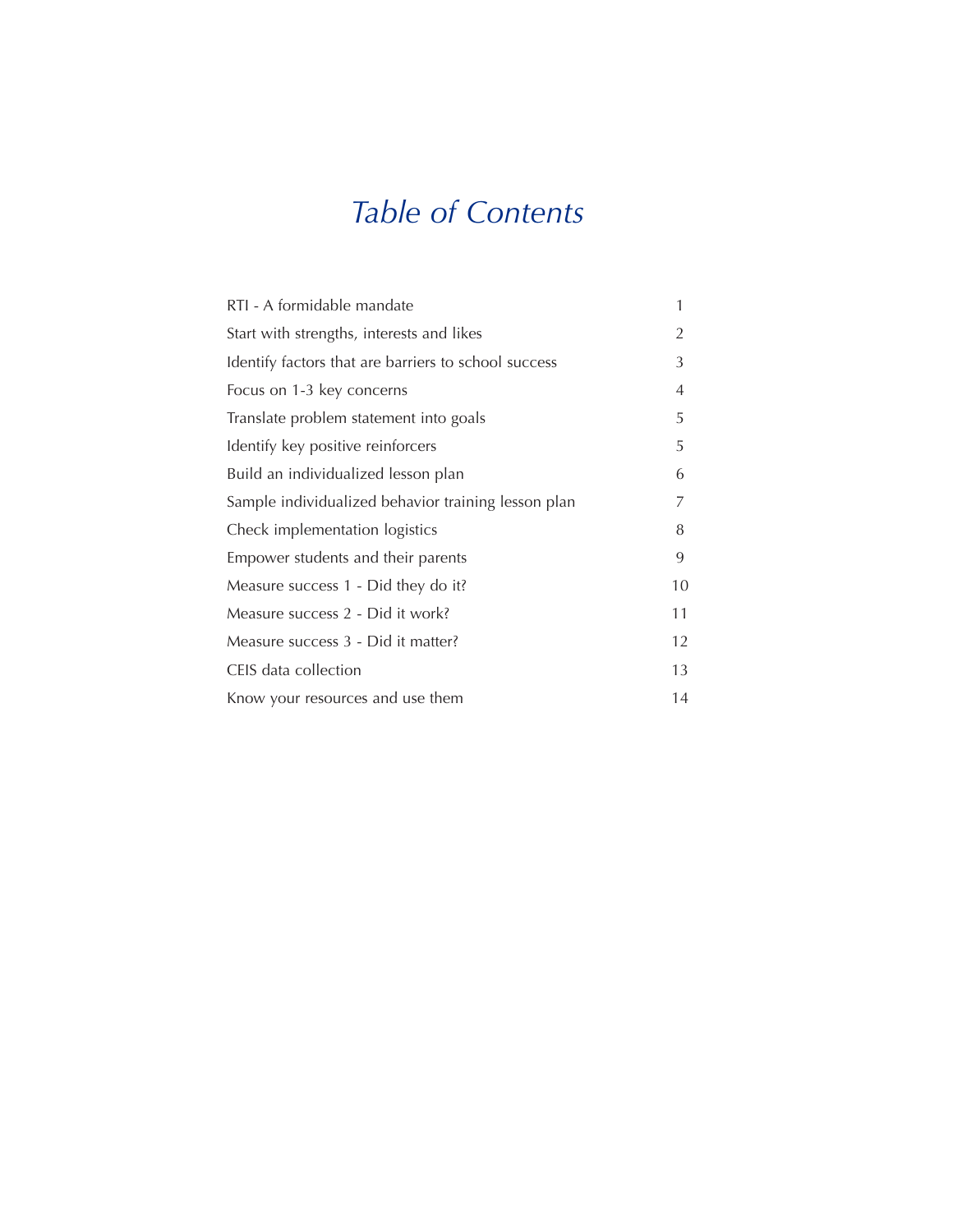## *RTI - A formidable mandate*

The legal and ethical mandate to identify and provide early intervening services to students whose behavior puts them at risk of school failure is strong. The mandate to keep students with social-emotional disorders in the least restrictive environment, a regular classroom, is even stronger. To date, schools have been better at identifying students with risk for failure than they have been at providing each of those students with personalized, remedial training, matched to personal strengths and learning styles. There are good reasons for this gap. Hundreds of psycho-social and educational strategies for addressing skill and behavior deficits have been proven effective. All work with some students in some situations, some of the time. None work with all students, all of the time. The ever-expanding mound of knowledge about what works is comprised of several major domains of study, each of which is beyond the scope of most individuals to master in fewer than ten years (Gardner, 2006). Despite this complexity, in order to meet the mandates described above, each teacher is often expected to have fully mastered all of these domains, with little or no training, before the first day of school. S/he is expected to quickly extract the precise set of proven strategies that can most closely meet the needs of each diverse student, and the group of those students as a whole, in her first classroom and in every class thereafter. The challenge can be, and often is, overwhelming. It calls out for the application of technology to lighten teachers' burden and extend better services to students. Ripple Effects is a set of technology tools that expand educators' capacity to match the most relevant set of proven effective strategies to each student's - and teacher's need.

### **Which educators can use Ripple Effects for RTI and IEPs**

Any teacher, group of teachers, team or staff member with an appropriate relevant concern about a student's behavior or motivation can use Ripple Effects for early intervening services for students who have been identified as having special needs, or are at risk of being so identified because of behavioral issues.

### **Which students can benefit from Ripple Effects for RTI**

Any regular or special education student who demonstrates behavior or skill deficit that interferes with their academic progress, or other students' access to instruction and academic progress is a good candidate to use Ripple Effects, self-regulated, multi-media software.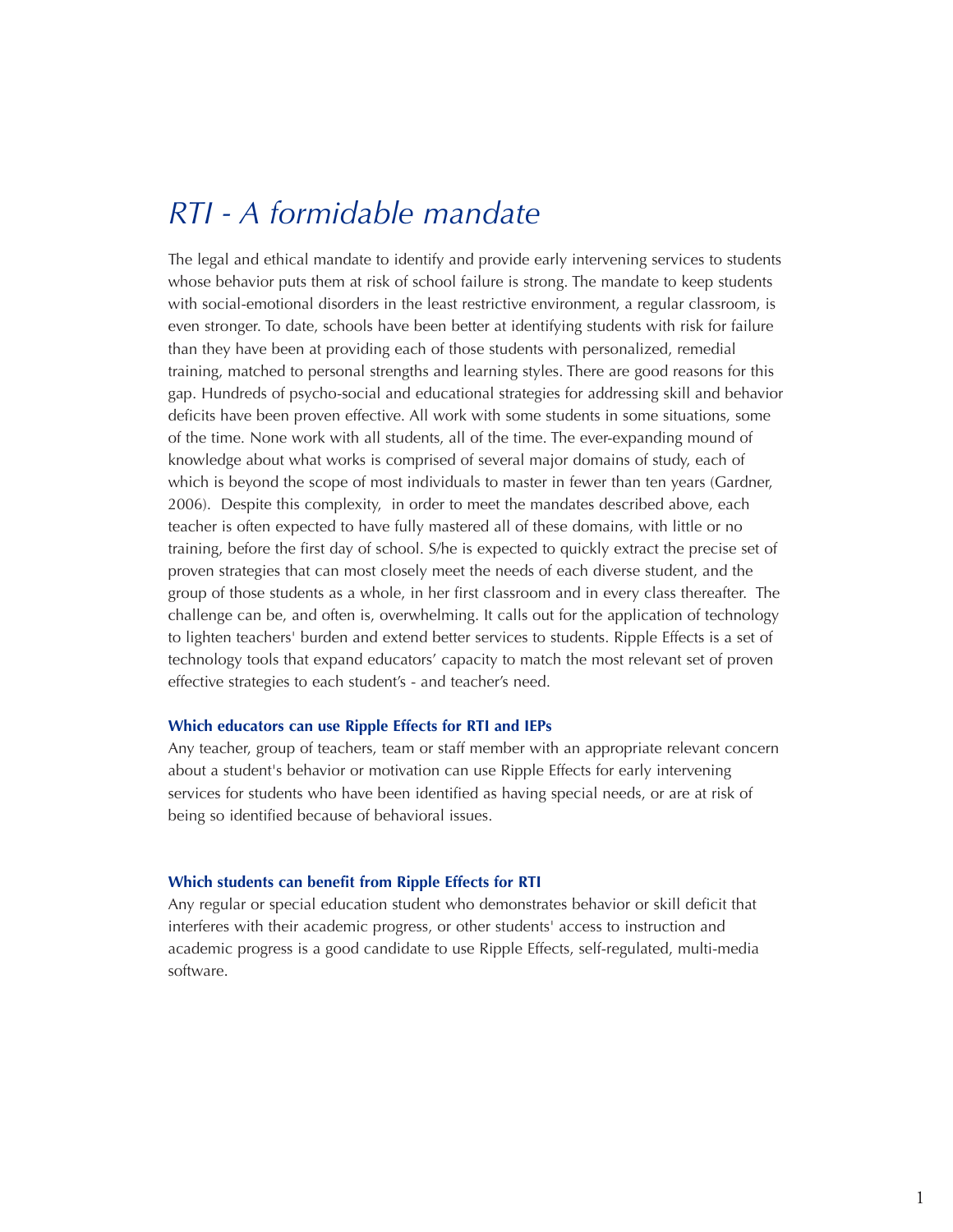# Start with strengths, interests and likes

Identify one or more strengths that can be a foundation for growth. Involve parents if possible. Remember any weakness may be the flip side of a potential strength. For instance, stubbornness is an expression of perseverance; defiance in the face of adult pressure may signal the potential for assertive leadership. Note student interest and likes as clues to what are working reinforcers.

| <b>Strengths</b>                                                      | <b>Social values</b>                        |
|-----------------------------------------------------------------------|---------------------------------------------|
| $\overline{\Box S}$ elf-understanding                                 | $\Box$ Friendliness                         |
| $\Box$ Learning style $\Box$ Strengths $\Box$ Goals $\Box$ Confidence | $\Box$ Courtesy                             |
| $\Box$ <i>Empathy</i>                                                 | $\Box$ Fairness                             |
| $\Box$ Perspective taking $\Box$ Caring responses                     | $\Box$ Honesty                              |
| Connection to community                                               | $\Box$ <i>Cenerosity</i>                    |
| □ Communication skills □ Group skills                                 | Kindness                                    |
| <b>Assertiveness</b>                                                  | Reliability                                 |
| □Physical □Verbal                                                     | $\Box$ Responsibility                       |
| Impulse control                                                       | $\Box$ Trustworthiness                      |
| □Stopping reactions □Predicting consequences                          | $\Box$ <i>Justice</i>                       |
| Emotional regulation                                                  | $\Box$ Helpfulness                          |
| $\Box$ Managing self talk $\Box$ Relaxing                             | $\Box$ Other: $\_\_\_\_\_\_\_\$             |
| Decision making                                                       | $\Box$ Other: $\_\_\_\_\_\_\_\_\_\$         |
| <b>Interests</b>                                                      | <b>Reinforcers</b>                          |
| □Academic subjects □Learning activities                               | $\Box$ Peer reactions                       |
| $\exists$ Sports $\Box$ Arts $\Box$ Technology                        | Personal achievement                        |
| $\Box$ Social                                                         | □Private recognition<br>□Public recognition |
| $\Box$ Other:                                                         | <b>Rewards □Privileges □Other</b>           |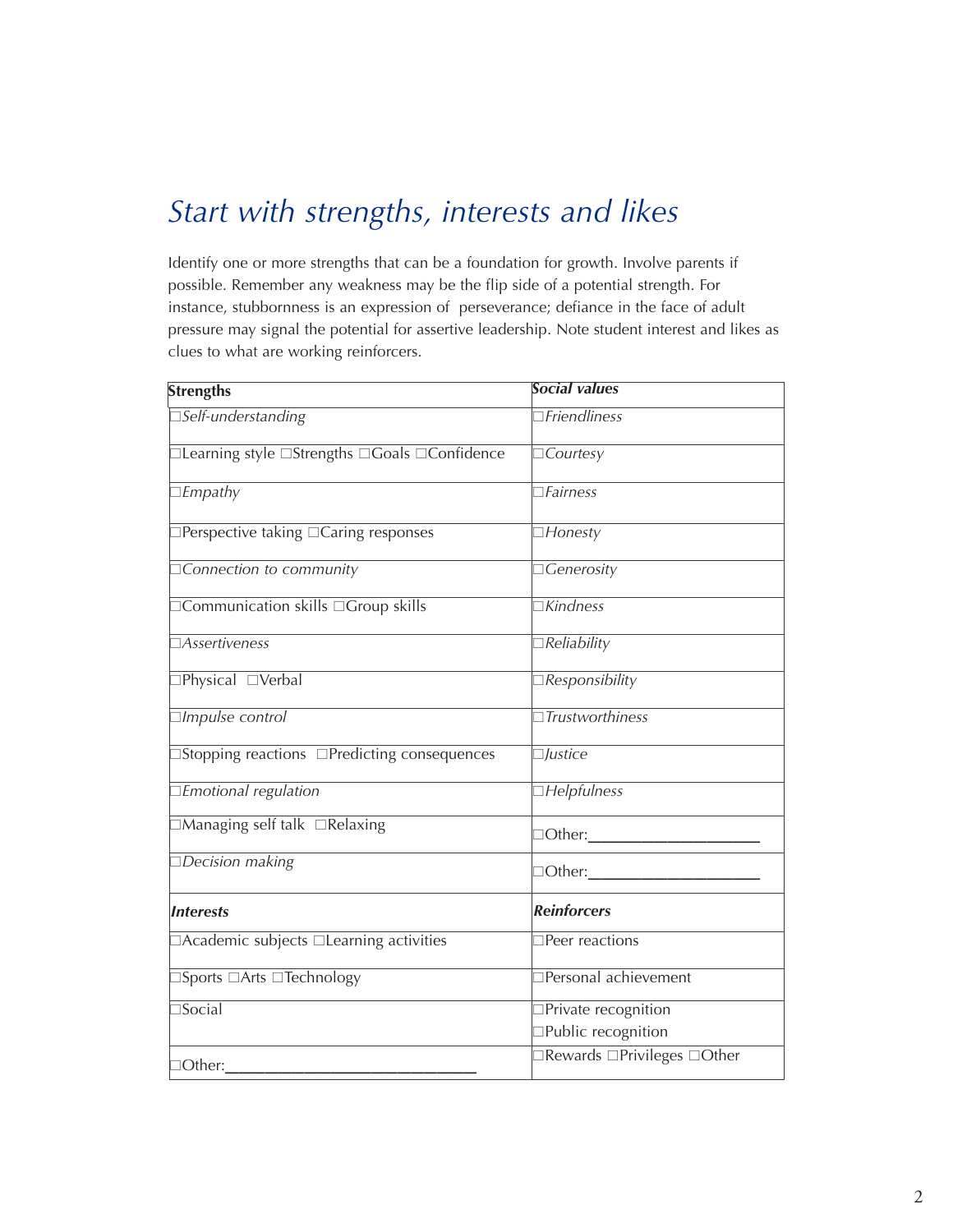# Identify factors that are barriers to school success

Identify areas of of concern for this student in terms of school outcomes, behavioral problems and skill deficits, whether affective, cognitive, behavioral, social or cultural.

## **School outcomes**

| $\Box$ Truancy $\Box$ Tardiness        | $\Box$ Fails to complete assignments |
|----------------------------------------|--------------------------------------|
| $\Box$ Referrals for behavior problems | $\Box$ Fails to complete homework    |
| $\Box$ Failing grades                  |                                      |
| $\Box$ Other                           |                                      |

### **Behavioral problems**

| $\Box$ Aggressive toward peers $\Box$ Fighting                                                                           | $\Box$ Excludes others from group              |
|--------------------------------------------------------------------------------------------------------------------------|------------------------------------------------|
| $\Box$ Aggressive toward teacher                                                                                         | $\square$ "Invites" aggressive behavior        |
| $\Box$ Bias activity                                                                                                     | $\Box$ Reacts aggressively to teasing/bullying |
| $\Box$ Bullying $\Box$ Teasing $\Box$ Spreading gossip                                                                   | $\Box$ Tries to get out of work demands        |
| $\Box$ Defiant $\Box$ Refusal to comply                                                                                  | $\Box$ Tries to get unearned privileges        |
| $\Box$ Disrespectful $\Box$ Invades personal space                                                                       | $\Box$ Declines to participate                 |
| $\Box$ Disruptive in class $\Box$ Interrupts $\Box$ Blurts out $\Box$ Cheats $\Box$ Lies $\Box$ Steals $\Box$ Vandalizes |                                                |
| $\Box$ Disruptive on playground                                                                                          | Blames others for mistakes                     |
| $\Box$ Roughhouses $\Box$ Unwanted touch                                                                                 | ]Other                                         |

## **Skill deficits**

| $\Box$ <b>Affective:</b> Difficulty with emotions                                          | $\Box$ Emotionally needy                  |
|--------------------------------------------------------------------------------------------|-------------------------------------------|
| $\Box$ Recognizing $\Box$ Understanding $\Box$ Labeling, $\Box$ Expressing $\Box$ Isolated |                                           |
| $\Box$ Regulating emotions                                                                 | $\Box$ Forgets instructions               |
| $\Box$ Cognitive: $\Box$ Poor judgement $\Box$ Not self-aware                              | $\Box$ Other:                             |
| $\Box$ Doesn't link cause and effect $\Box$ Negative self talk                             | $\Box$ Other:                             |
| $\Box$ Behavioral: $\Box$ Hyperactive $\Box$ Impulsive $\Box$ Inattentive                  | □Attention seeking                        |
| $\Box$ Social: $\Box$ Unassertive $\Box$ Physical $\Box$ Verbal                            | $\Box$ Rejected by peers                  |
| $\Box$ Communication skill deficits $\Box$ Group skill deficits                            | $\Box$ Culturally alienated from students |
| $\Box$ Cultural: $\Box$ Lacks appreciation for diversity                                   | $\Box$ Culturally alienated from teachers |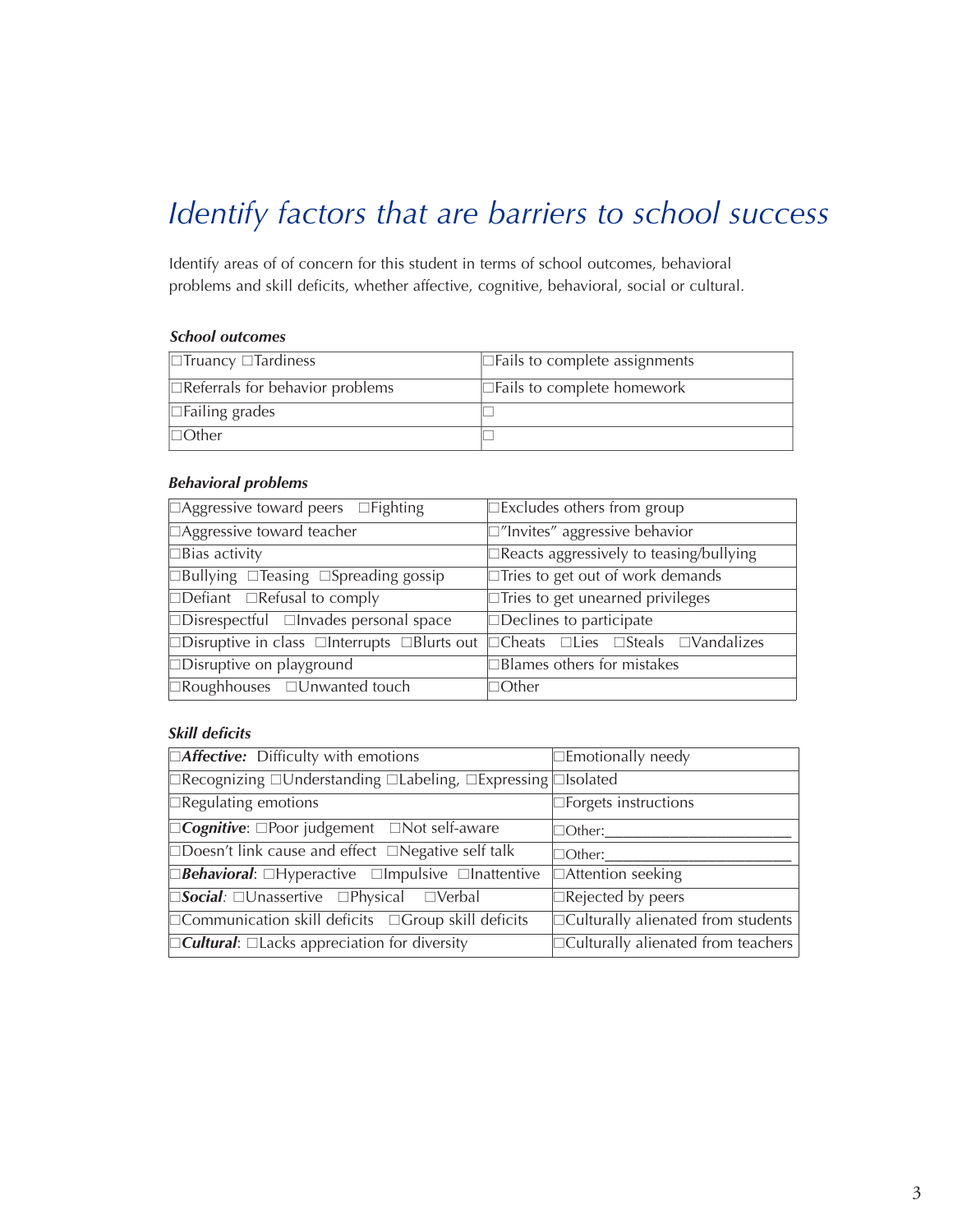## *Focus on 1-3 key concerns*

From the previous inventory of concerns, narrow down your focus to no more than three behavioral patterns as priorities to address in the first intervention period. For each behavior define the problematic activity and when, where, with whom, and how intensely it occurs.

| Describe the target behaviors | Most likely when | Least likely when |
|-------------------------------|------------------|-------------------|
| Target 1:                     |                  |                   |
| What: (Activity)              |                  |                   |
| Where (Location)              |                  |                   |
|                               |                  |                   |
| Who are the other players     |                  |                   |
| (Person or Traits)            |                  |                   |
| Target 2:                     |                  |                   |
| What (Activity)               |                  |                   |
| Where (Location)              |                  |                   |
| Who are the other players     |                  |                   |
| (Person or Traits)            |                  |                   |
| Target 3:                     |                  |                   |
| What (Activity)               |                  |                   |
| <b>Where</b> (Location)       |                  |                   |
|                               |                  |                   |
| Who are the other players     |                  |                   |
| (Person or Traits)            |                  |                   |

### **Priorities to target for behavioral change**

### **Intensity**

| <b>Target Behavior</b>  | <b>Distracting</b> | <b>Disruptive</b> | <b>Destructive</b> |
|-------------------------|--------------------|-------------------|--------------------|
| (Rate on scale of 1-10) | $(1-3)$            | $(4-6)$           | $(7-10)$           |
| Target Behavior 1       |                    |                   |                    |
| Target Behavior 2       |                    |                   |                    |
| Target Behavior 2       |                    |                   |                    |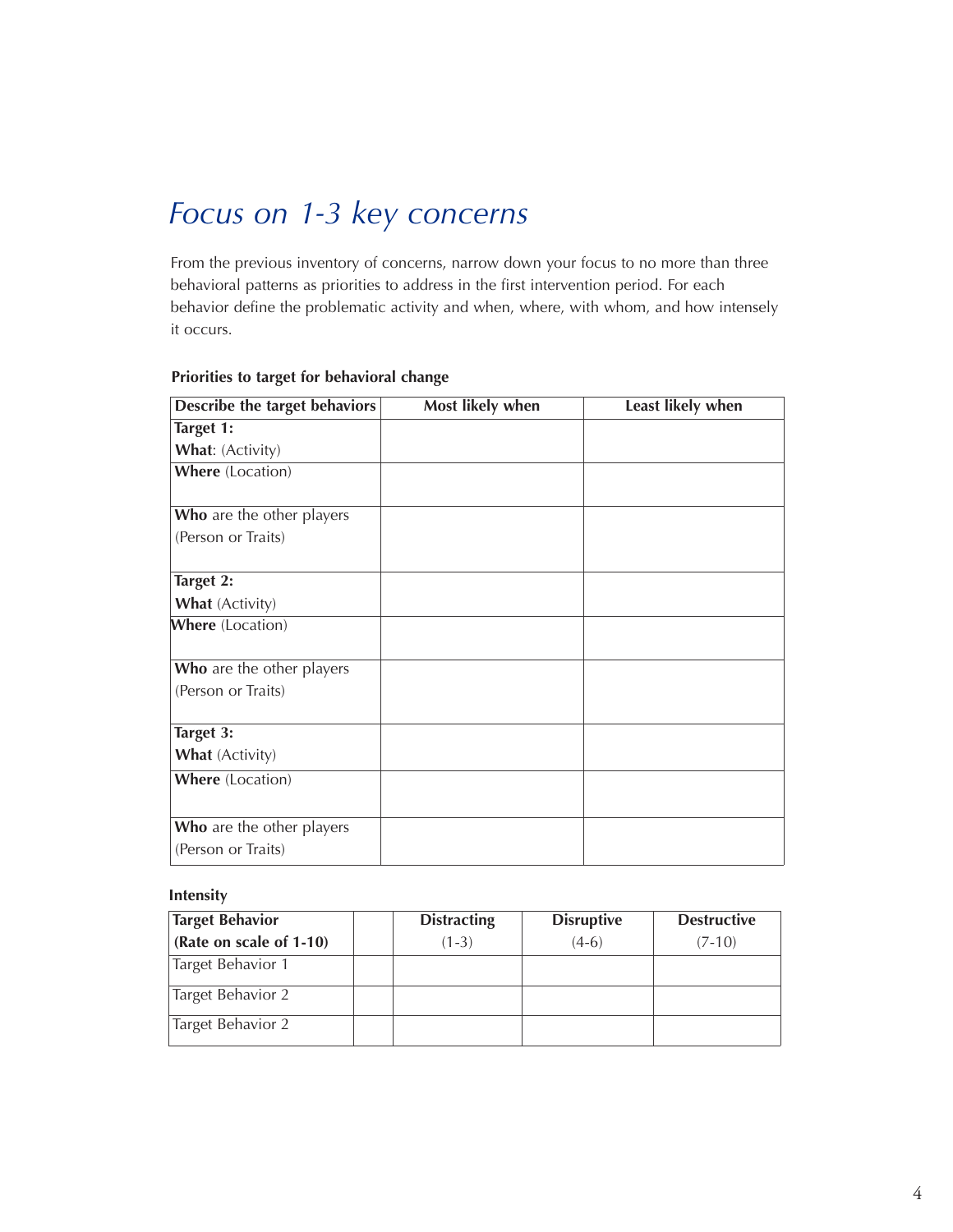# *Translate problem statement into goals*

Translate problematic behavior into no more than three learning objectives over no more than a six week period. For instance, if the problem behavior is blurting out, the learning objective may be impulse control; if the problem is reacting aggressively to being the target of gossip, assertiveness and building self-confidence may be objectives.

| <b>Problematic Behavior</b> | Learning objective                 |
|-----------------------------|------------------------------------|
| Example: Bullying           | Example: Master perspective taking |
|                             |                                    |
|                             |                                    |
|                             |                                    |
|                             |                                    |
|                             |                                    |
|                             |                                    |

# *Identify key positive reinforcers*

Identify one or more positive consequences that can maintain behavior aligned with key objectives. Recognize that explicit, public approval is often NOT a positive consequence for many adolescents, while private recognition often is. Look for ways to point out links between changed behavior and *natural*, positive consequences. Recognize that development of self-efficacy and solving a personal problem is its own reward not dependent on adult authority figures to be effective.

| <b>Internal</b> | <b>Reactions - teachers, peers</b> | <b>Rewards or privileges</b> |
|-----------------|------------------------------------|------------------------------|
|                 |                                    |                              |
|                 |                                    |                              |
|                 |                                    |                              |
|                 |                                    |                              |
|                 |                                    |                              |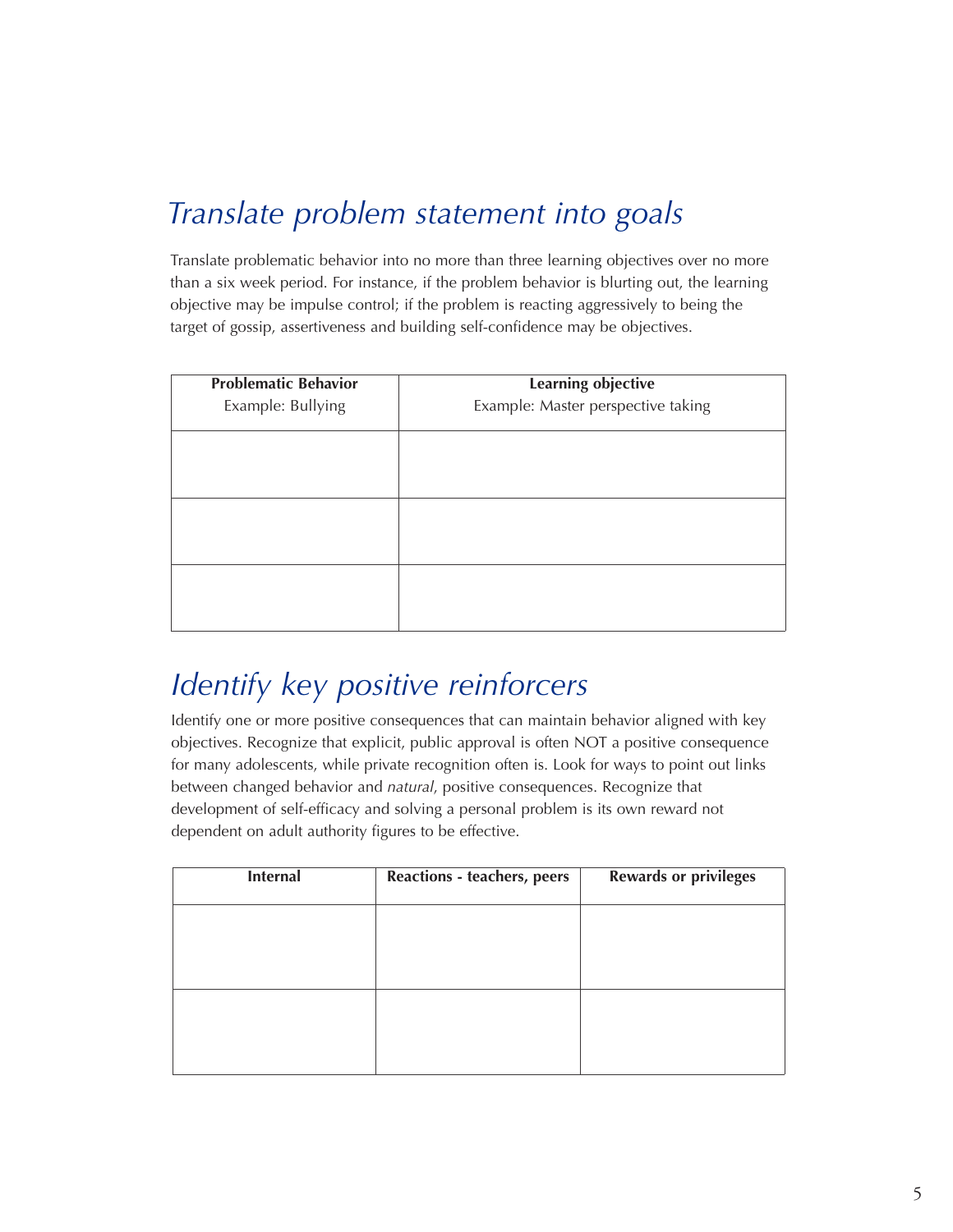## *Build an individualized lesson plan*

Based on the objectives identified above, build an individualized set of lessons to meet your goals, using Ripple Effects tutorials as your building blocks. There are two ways to build an individualized lesson plan. One is student centered and easy, but gives up some responsibility for direction. The other is slightly more difficult, but keeps control in the hands of the adult implementer.

### **Easy way - more student centered**

- 1) Assign student the "learning styles" topic
- 2) Assign the topic most closely related to the behavioral objective you have set; direct students to complete the lessons that are linked from the "how to" page on that topic
- 3) Direct students to find the tutorial for what *they* think might be underlying their behavior.
- 4) Direct them to complete a tutorial to develop a personal strength of their choice

### **Harder way - more teacher centered**

Review the sample intervention plans and the global list of Ripple Effects topics. List six or more tutorials that address the student objectives you have set. If you are not using a preconfigured scope and sequence, remember to look for links within tutorials (from the "how to" screens) and from the related topics listed in the small text box for ideas about programming. Even if you assign most of the topics, allow students to explore their own interests for at least one lesson out of every six. Consider waiting to see what works best with the first six lessons before assigning more.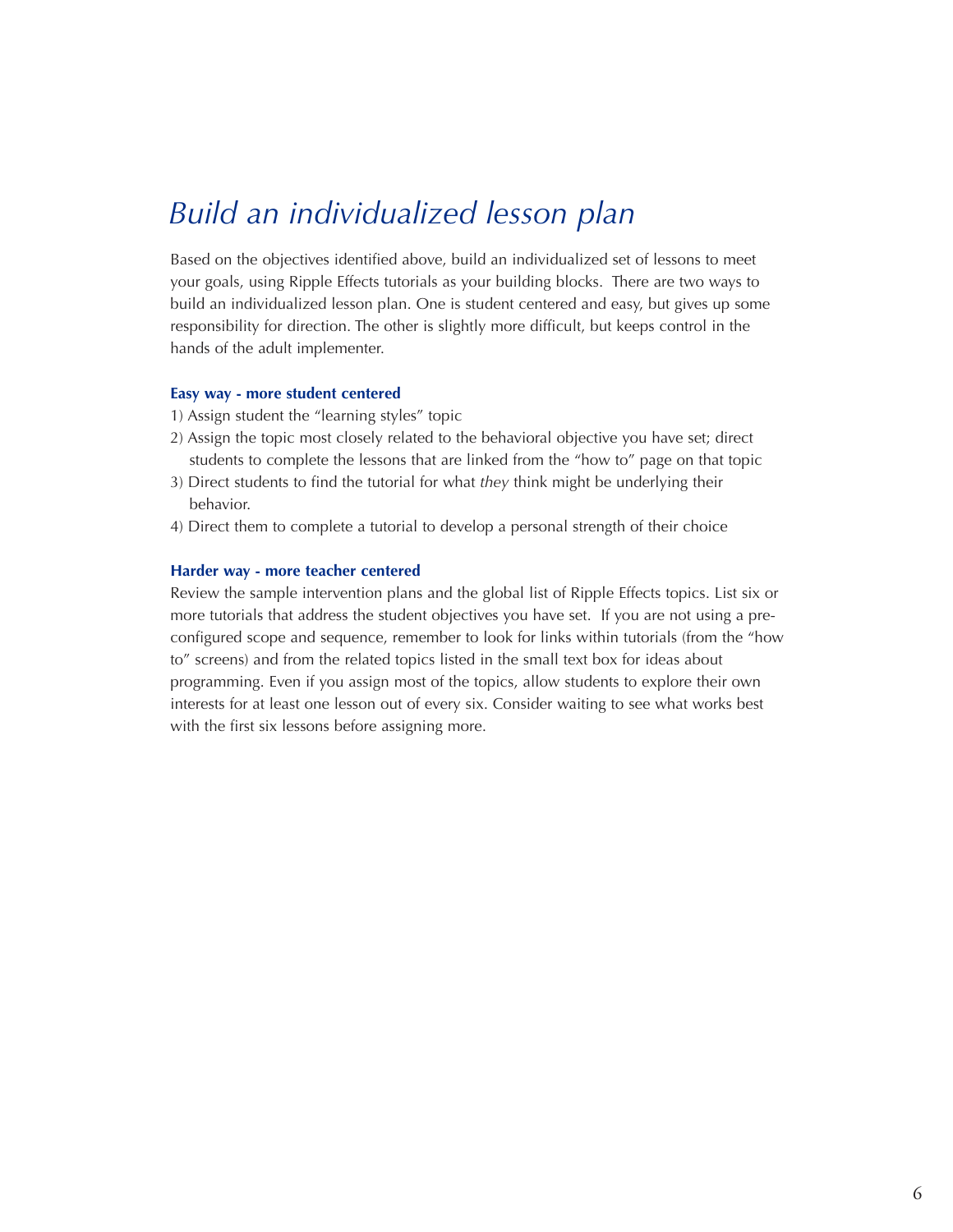# *Sample individualized behavior training lesson plan*

Student Name\_\_\_\_\_\_\_\_\_\_\_\_\_\_\_\_\_\_\_\_\_\_\_

**Learning Objective:** Dealing with gossip

| <b>Lesson Topic</b>   | <b>Assessments</b>                        | Date Completed Facilitator signature |
|-----------------------|-------------------------------------------|--------------------------------------|
| Assertiveness         | <b>Brain</b><br>Got It 1<br>Profile *only |                                      |
| Gossip                | <b>Brain</b><br>Got It 1<br>Profile       |                                      |
| Assertiveness         | <b>Brain</b><br>Got It 1<br>Profile       |                                      |
| Managing feelings     | <b>Brain</b><br>Got It 1<br>Profile       |                                      |
| □ Knowing yourself    | <b>Brain</b><br>Got It 1<br>Profile       |                                      |
| Relaxing              | <b>Brain</b><br>Got It 1<br>Profile       |                                      |
| $\exists$ Hard things | <b>Brain</b><br>Got It 1<br>Profile       |                                      |
| □ Strengths           | <b>Brain</b><br>Got It 1<br>Profile       |                                      |
| □ Learning styles     | <b>Brain</b><br>Got It 1<br>Profile       |                                      |
|                       | <b>Brain</b><br>Got It 1<br>Profile       |                                      |
|                       | <b>Brain</b><br>Got It 1<br>Profile       |                                      |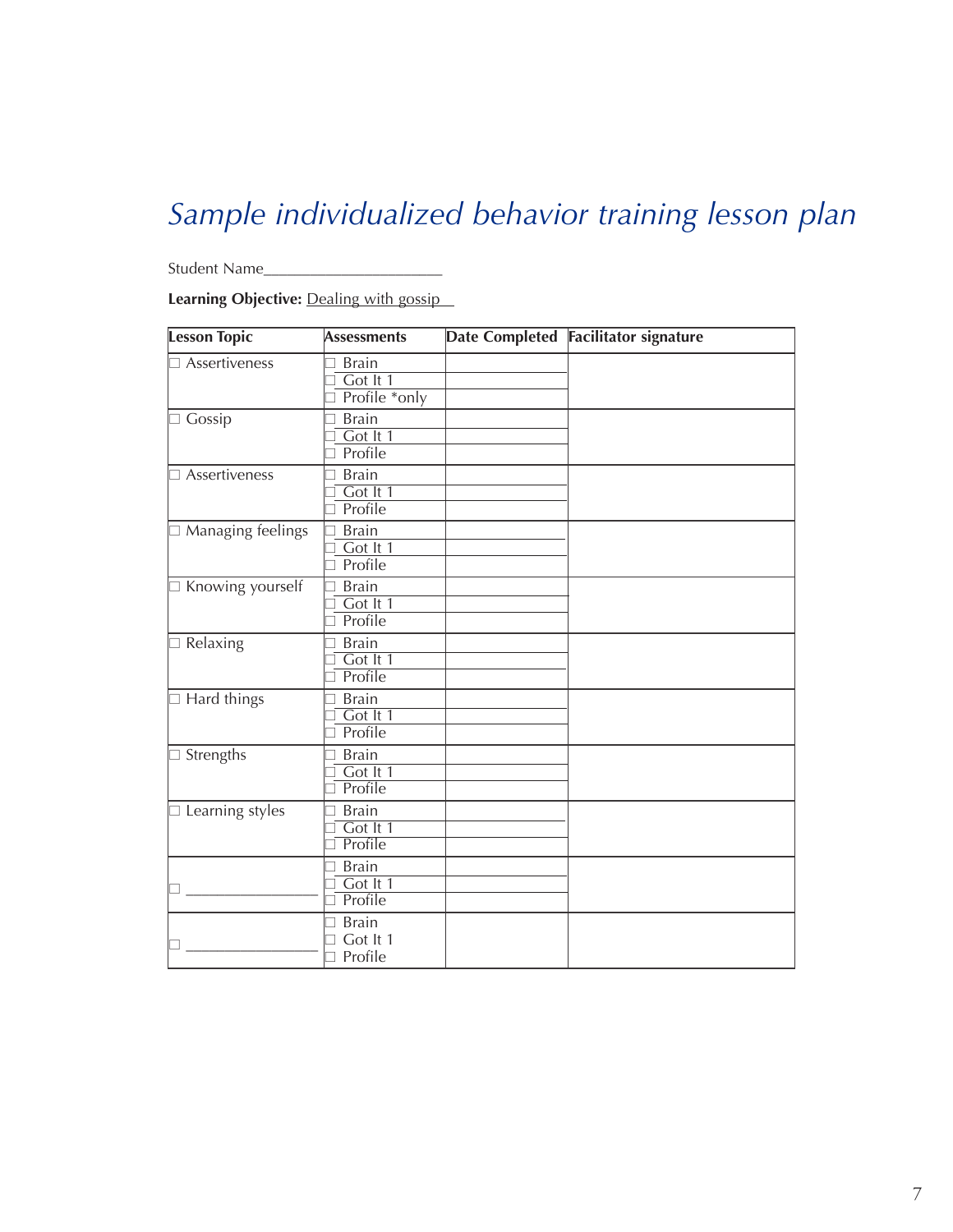## *Check implementation logistics*

| $\sim$<br>5tı<br>`<br>. | н<br>u |
|-------------------------|--------|
|-------------------------|--------|

Implementation is a process that can not be separated from practical details.

## **Check the boxes that fit with your context, goal, and constraints**

## **What**

| $\Box$ Classroom teacher         | $\Box$ Doing assigned lessons alone*       |
|----------------------------------|--------------------------------------------|
| $\Box$ IEP team member           | $\Box$ Exploring lesson with facilitator*  |
| $\Box$ Counselor or psychologist | $\Box$ Exploring completely independently* |
| $\Box$ Disciplinarian            | $\Box$ Other                               |
| Other                            | *Must complete interactive parts           |

## **Where**

| $\Box$ Computer lab |  |
|---------------------|--|
|                     |  |

 $\Box$  Resource room

- □ Classroom
- $\Box$  School office
- $\Box$  Nurses statio
- $\Box$  Counselor's
- $\Box$  Detention ro
- $\Box$  Library
- Other\_\_\_\_\_\_\_\_\_\_\_\_\_\_\_\_\_\_\_

## **When**

| b      | What period of the day____ |  |
|--------|----------------------------|--|
| эm     | $\Box$ Advisory period     |  |
|        | $\Box$ Language arts       |  |
| 5      | $\Box$ Social studies      |  |
| )n     | $\Box$ During free time    |  |
| office | $\Box$ Special Ed pull out |  |
| om/ISS | $\Box$ Suspension period   |  |
|        | Other                      |  |
|        |                            |  |

## **Technology**

- $\Box$  Software installed
- $\Box$  Student has headphones
- $\Box$  Network installation
- $\Box$  Desktop installation\*

\*must use same computer every time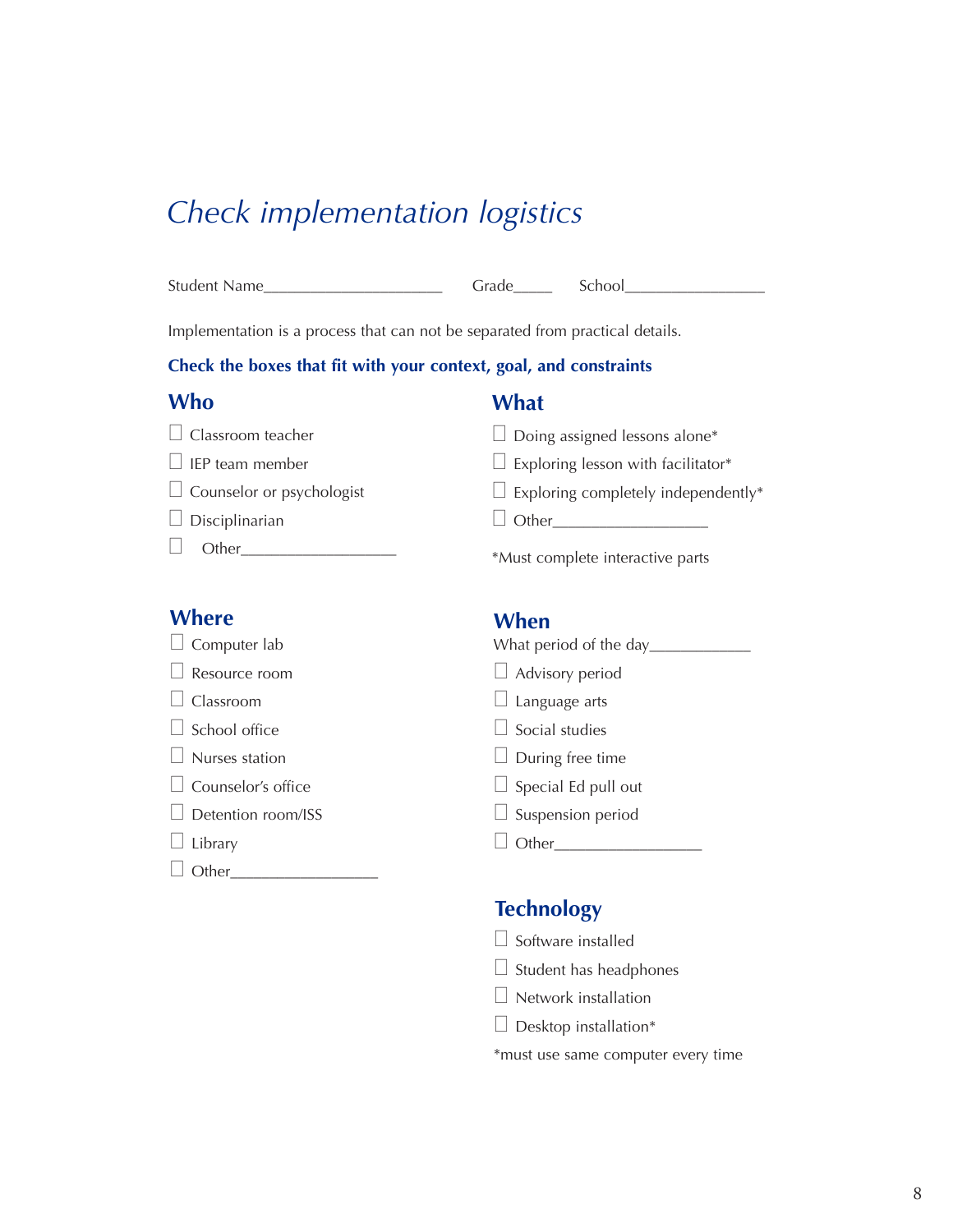## *Empower students and their parents*

The Ripple Effects approach represent a decided shift in roles for many implementers. Adult implementers, whether, teachers, psychologists, counselors, special education resource people, or disciplinarians, move from being the "sage on the stage" to being the available "guide on the side." They move from being the investigators of causes, to the implementers of solutions. It is students who drive the program, explore reasons for their behavior, and who are responsible for their learning outcomes. There are three key elements to empowering students (and their parents) to succeed.

### **1. Introduce the program then move to the background**

Make sure students know how to get around in the software, then give them their assignment. Let them know it is a requirement, not an invitation, and leave them alone, with headphones to protect privacy. DON'T hover, over direct, or tell them which buttons to click in which order. DO periodically ask to see their scorecard, or check it on your own to track their progress.

### **2. Respect student privacy, maintain their trust.**

Ripple Effects does NOT recommend seeking out information about possible outside of school causes for problematic behavior. Our recommended policy is to NOT question students about possible underlying causes for negative behavior, but to direct *them* to privately explore what they think may be prompting problem behavior. For many students, schools are the one place where they have an identify separate from the shortcomings of their family, or their personal history. They are not the drunk mom's or crack daddy's children. They are not people who get beaten or molested. *They are people who learn*. Empower *them* to make needed connections between external pressures and school based behavior, but don't assert any right for *you* to do so. In well-designed studies, 99% of students who have minimal exposure to Ripple Effects take advantage of the opportunity to explore personal matters, especially trauma and family problems, *when they can do so in private*. Many subsequently disclose those problems to trusted adults, even when they have resisted doing so before.

### **3. Involve parents at every step**

Ask parents to help identify student strengths and behavioral concerns. Use the "Eagle Eye" postcards to alert them to things their children are doing right. Provide them with the Ripple Effects *Personal Trainer for Parents* manual to strengthen their skills in areas linked to school success for their children.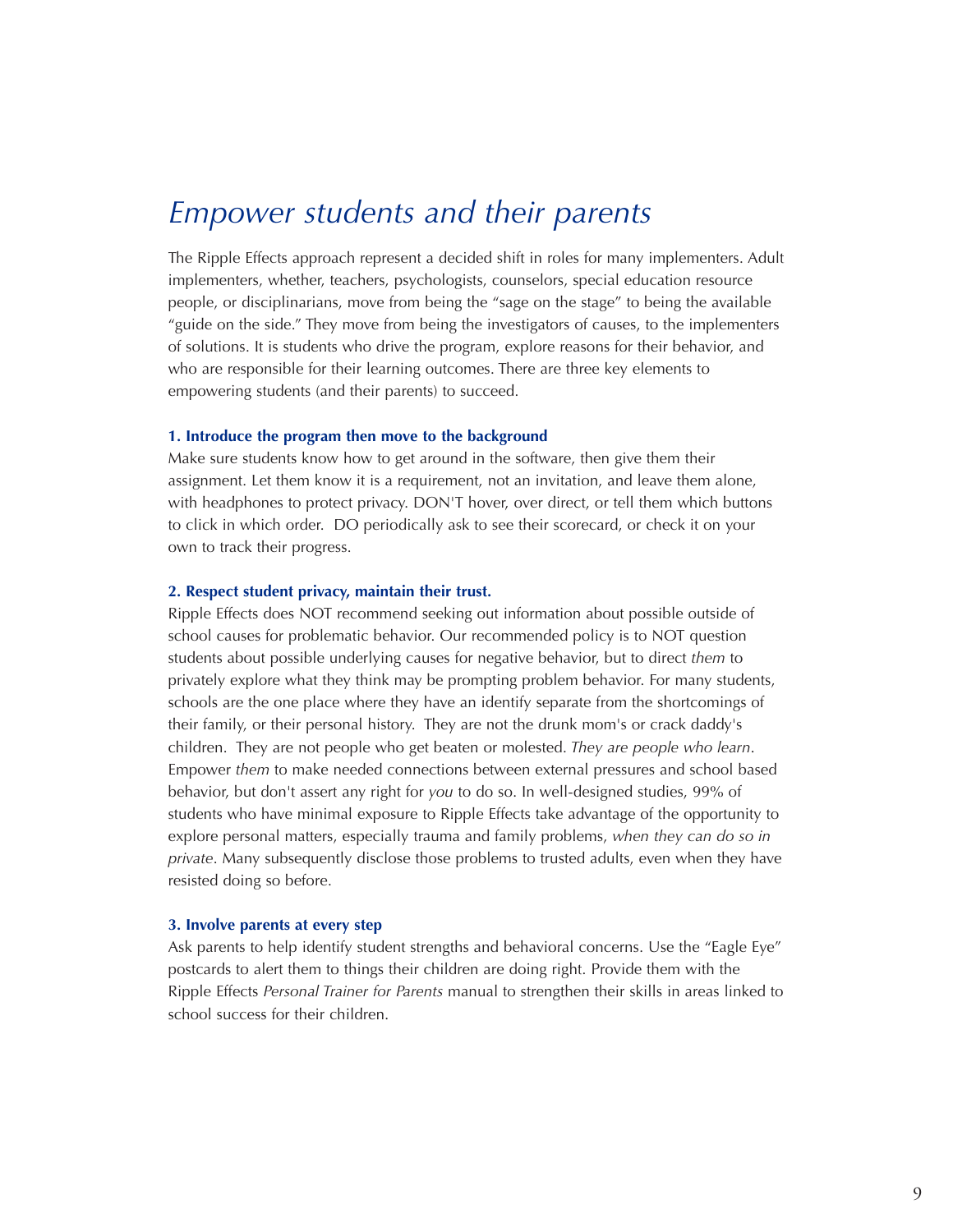## *Measure success 1 - Did they do it?*

The scorecards in both student and staff training software automatically document learner completion of core components of each tutorials - the interactive parts. However, when printed, the list can be long and cumbersome. The session log chart below streamlines the reportan provides a way for you to document staff activity. Alternately, for a fee Ripple Effects can create a summary report of student records for you.

## *Student session log*

| <u>Jiuuchii session ng</u>                                                                                                                                                                                                                                                                                                                                                                                                        |              |                                  |  |                                                         |  |  |
|-----------------------------------------------------------------------------------------------------------------------------------------------------------------------------------------------------------------------------------------------------------------------------------------------------------------------------------------------------------------------------------------------------------------------------------|--------------|----------------------------------|--|---------------------------------------------------------|--|--|
|                                                                                                                                                                                                                                                                                                                                                                                                                                   | Student Name |                                  |  |                                                         |  |  |
| $\begin{tabular}{ c c } \hline \multicolumn{3}{ c }{\textbf{School}} & \multicolumn{3}{ c }{\textbf{1} & \textbf{1} & \textbf{1} & \textbf{1} & \textbf{1} & \textbf{1} & \textbf{1} & \textbf{1} & \textbf{1} & \textbf{1} & \textbf{1} & \textbf{1} & \textbf{1} & \textbf{1} & \textbf{1} & \textbf{1} & \textbf{1} & \textbf{1} & \textbf{1} & \textbf{1} & \textbf{1} & \textbf{1} & \textbf{1} & \textbf{1} & \textbf{1} &$ |              | Class Period____________________ |  |                                                         |  |  |
| <b>Lesson Topic</b>                                                                                                                                                                                                                                                                                                                                                                                                               |              |                                  |  | Got it ournal rile Date Completed Facilitator Signature |  |  |
|                                                                                                                                                                                                                                                                                                                                                                                                                                   |              |                                  |  |                                                         |  |  |
|                                                                                                                                                                                                                                                                                                                                                                                                                                   |              |                                  |  |                                                         |  |  |
|                                                                                                                                                                                                                                                                                                                                                                                                                                   |              |                                  |  |                                                         |  |  |
|                                                                                                                                                                                                                                                                                                                                                                                                                                   |              |                                  |  |                                                         |  |  |
|                                                                                                                                                                                                                                                                                                                                                                                                                                   |              |                                  |  |                                                         |  |  |
|                                                                                                                                                                                                                                                                                                                                                                                                                                   |              |                                  |  |                                                         |  |  |
|                                                                                                                                                                                                                                                                                                                                                                                                                                   |              |                                  |  |                                                         |  |  |
|                                                                                                                                                                                                                                                                                                                                                                                                                                   |              |                                  |  |                                                         |  |  |
|                                                                                                                                                                                                                                                                                                                                                                                                                                   |              |                                  |  |                                                         |  |  |
|                                                                                                                                                                                                                                                                                                                                                                                                                                   |              |                                  |  |                                                         |  |  |
|                                                                                                                                                                                                                                                                                                                                                                                                                                   |              |                                  |  |                                                         |  |  |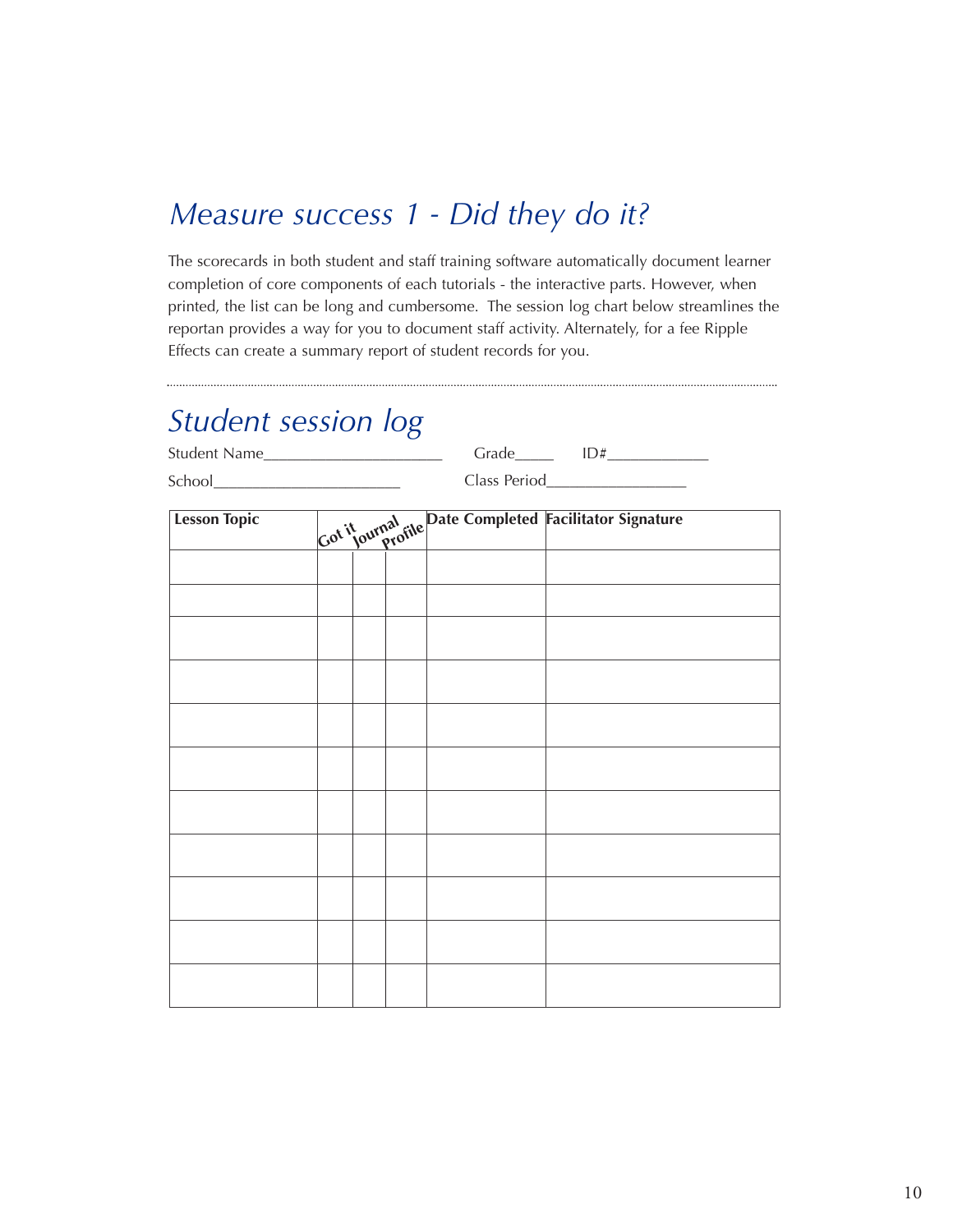## *Measure success 2 - Did it work?*

The proximal measures of program effectiveness are mastery of the skills, or attitudes that have been set as learning objectives. There are two important perspectives for measuring learner mastery: learner report and teacher observation.

- 1. Under adult supervision students can complete validated instruments for pre- to postassessment. Ripple Effects offers computer-based tools for measuring resilience assets and self-efficacy for both students and adults.
- 2. Adults can use a behavioral observation scales to rate student behavior. Ripple Effects offers one such a scale.
- 3. Adults and students can complete a simple pen and paper assessment of accomplishment and ability to perform, before and after the intervention, such as that below.

|                                                           |                        |                | $Grade \qquad \qquad ID# \qquad \qquad$ |            |  |       |  |   |           |
|-----------------------------------------------------------|------------------------|----------------|-----------------------------------------|------------|--|-------|--|---|-----------|
| School                                                    |                        |                | Class Period                            |            |  |       |  |   |           |
|                                                           |                        | Unsatisfactory |                                         |            |  |       |  |   | Excellent |
| Objective one:                                            | $1 \quad \blacksquare$ | $\overline{2}$ | 3 4 5 6 7 8                             |            |  |       |  | 9 | 10        |
| Objective two (optional): $1 \t2 \t3 \t4 \t5 \t6 \t7 \t8$ |                        |                |                                         |            |  |       |  | 9 | 10        |
| Objective three (optional): $1 \t 2 \t 3$                 |                        |                | $\overline{4}$                          | $5\degree$ |  | 6 7 8 |  | 9 | 10        |

### *Evaluation of Student Objectives*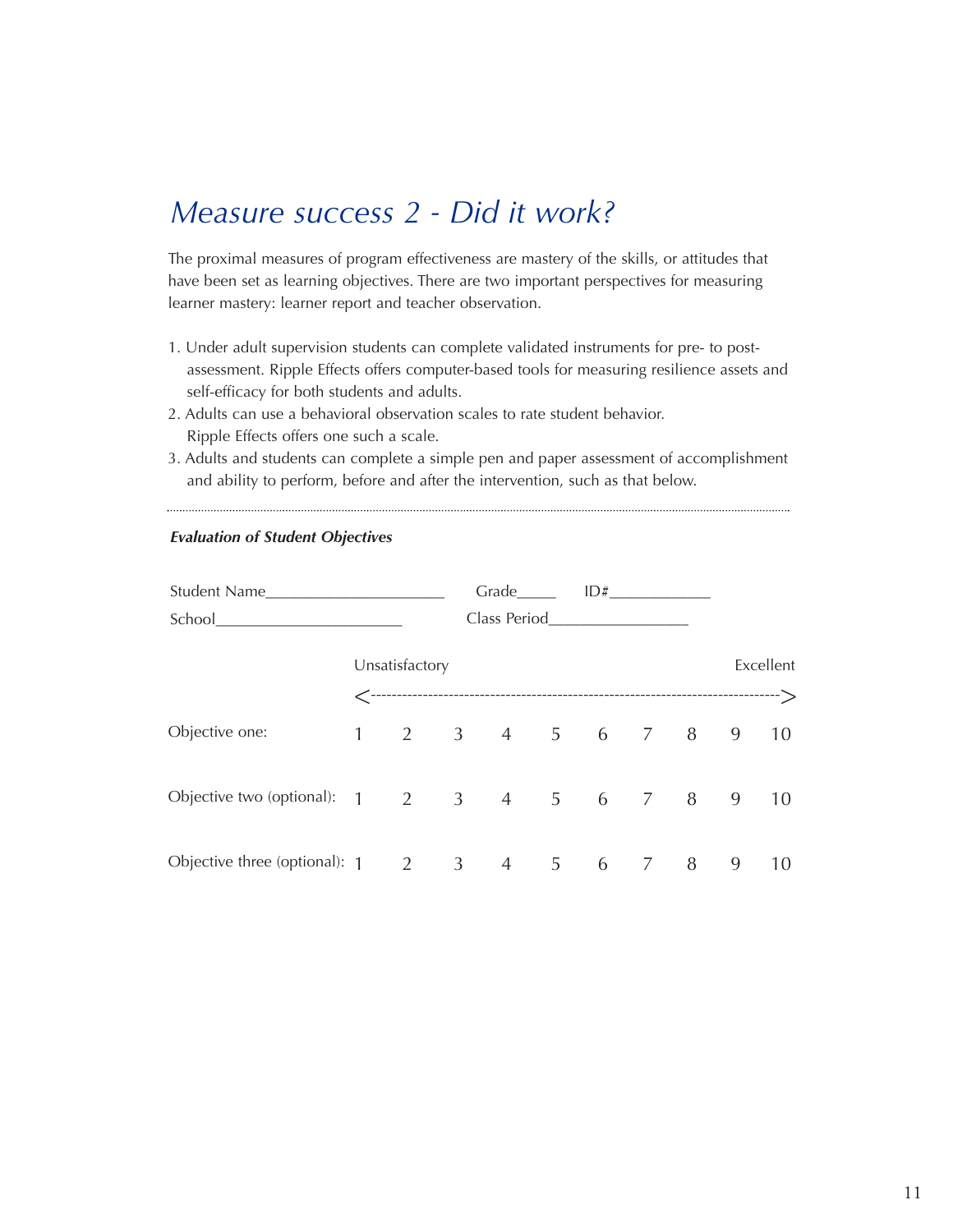## *Measure success 3 - Did it matter?*

The ultimate proof of school based intervention effectiveness is school outcomes: attendance, tardiness, grades, disciplinary referrals, test scores. All data collected with the Ripple Effects software programs is in tab delimited form that can be exported to a simple spread sheet and then imported into school and district data sets to analyze for correlations with these outcomes. Alternately, both sets of data can be given to a third party to be matched and analyzed. Ripple Effects can recommend, third party researchers and has the capacity for in-house statistical analysis as well. A less refined, but still useful method to measure teacher perceptions of intervention success is at baseline and after the intervention. A simple form, like that below, can be completed and kept in the student folder.

### **Teacher perception of student performance on key indicators**

Student Name\_\_\_\_\_\_\_\_\_\_\_\_\_\_\_\_\_\_\_\_\_\_\_ Grade\_\_\_\_\_ School\_\_\_\_\_\_\_\_\_\_\_\_\_\_\_\_\_\_

|                               | <b>Baseline</b> | <b>Post Intervention</b> |
|-------------------------------|-----------------|--------------------------|
| <b>Attendance</b>             |                 |                          |
| <b>Tardiness</b>              |                 |                          |
| <b>Grades</b>                 |                 |                          |
| <b>Disciplinary referrals</b> |                 |                          |
| <b>Test scores</b>            |                 |                          |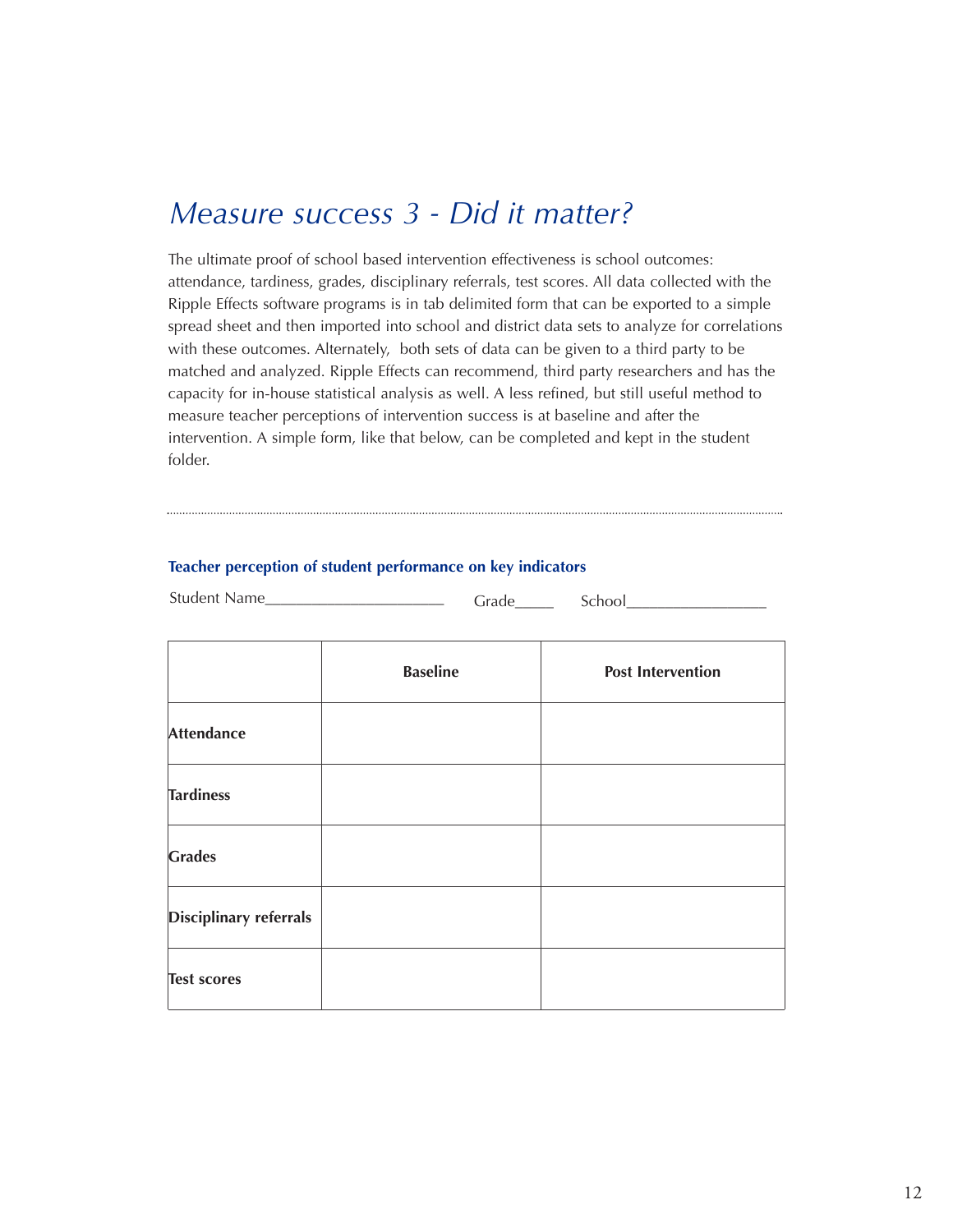# *CEIS data collection*

### **Collection of Coordinated Early Intervening Services (CEIS) DATA**

All federal entitlement programs, including IDEA and RTI, require documentation of CEIS Professional Development and Student Support Services. Use of Ripple Effects qualifies under two categories of Professional Development and under three categories of Student Services.

### **Professional Development**

- Behavior focused professional development activities (both live and computer-based staff training qualify)
- Adaptive Instructional Software professional development activities

### **Student Support Services**

- Direct behavioral support
- Literacy Support (journal writing and communication lessons)
- Adaptive/Instructional Software support

Completion of journal entries in both student and staff software is time stamped to verify documented activities.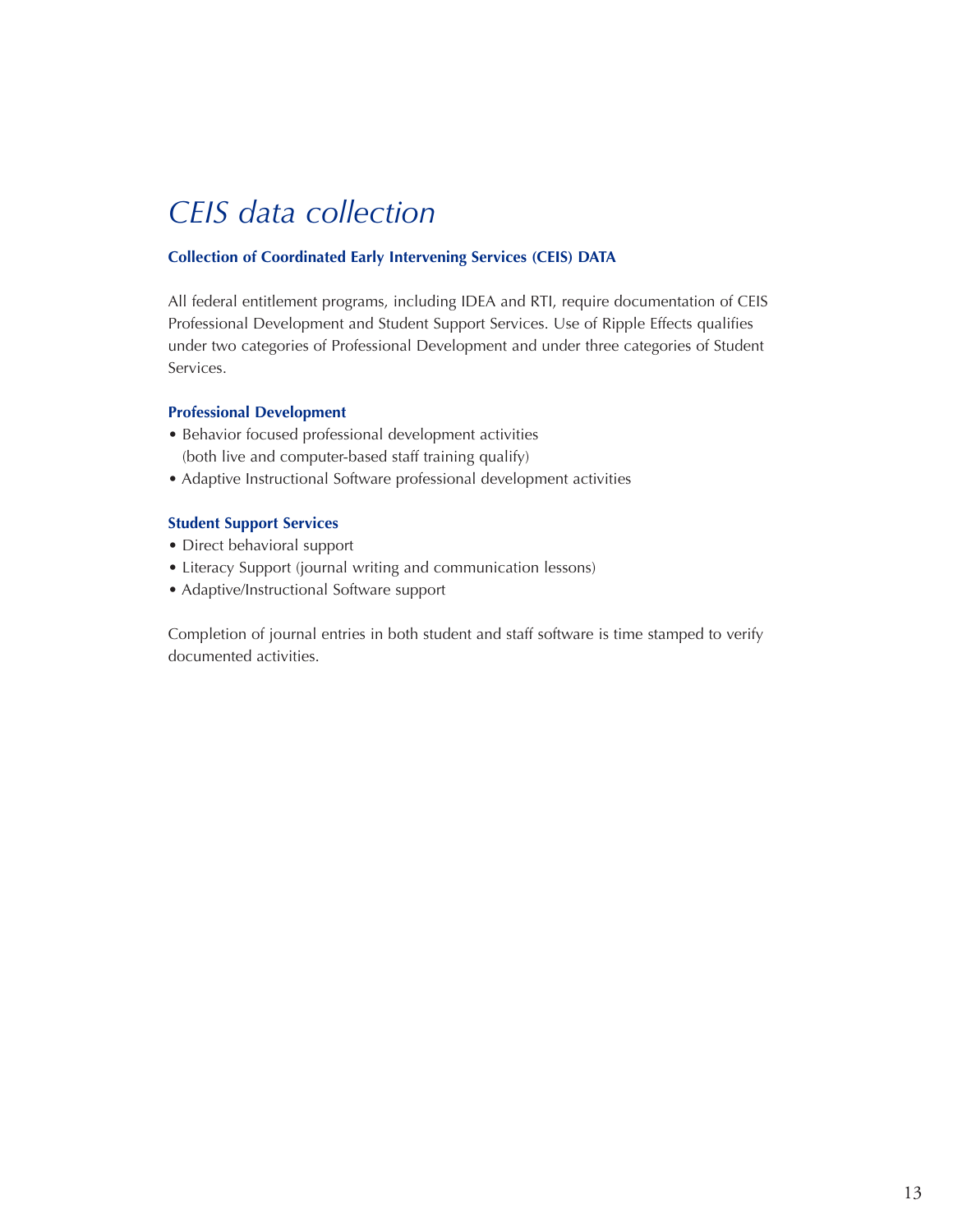## *Know your resources and use them*

In addition to this planning booklet and the student software, Ripple Effects provides a wide range of resources to support use of our programs for RTI and Individual Education Plans (IEPs). These include:

### **1. Ripple Effects assessment tools**

- Ripple Effects Group Level School Safety Profiler
- Ripple Effects Group Level Respect for Person's Profiler
- Ripple Effects Personal Assessment Surveys
- Ripple Effects Screen for Strengths Interactive Self Profiles

### **2. Implementation manuals**

- Ripple Effects Whole Spectrum Intervention System (Description)
- Ripple Effects Implementation Planning Guide
- Ripple Effects Assessment Tools
- Ripple Effects for Universal Promotion
- Ripple Effects for Targeted Prevention: Risk Reduction
- Ripple Effects Positive Behavioral Intervention Guide
- Using Ripple Effects in Juvenile Justice Settings
- Fillable PDF's of all forms in this guide

### **3. Additional print resources**

- Graffiti style classroom posters for elementary (inside tube)
- Classroom posters for middle/high school (inside tube)
- Pounce: Social Behavior Observation Form
- Student certificates of completion of training
- Eagle Eye postcards. (For quick, positive communication with parents)

### **4. Support**

- Live training by national cadre of certified trainers
	- Trainer training 3 day Institutes
	- Site-based staff training 3, 6, 9 and 12 hour session
- Live/phone technology support
- Live/phone planning and implementation support
- Data management and reporting services
- Thousands of pages of web content